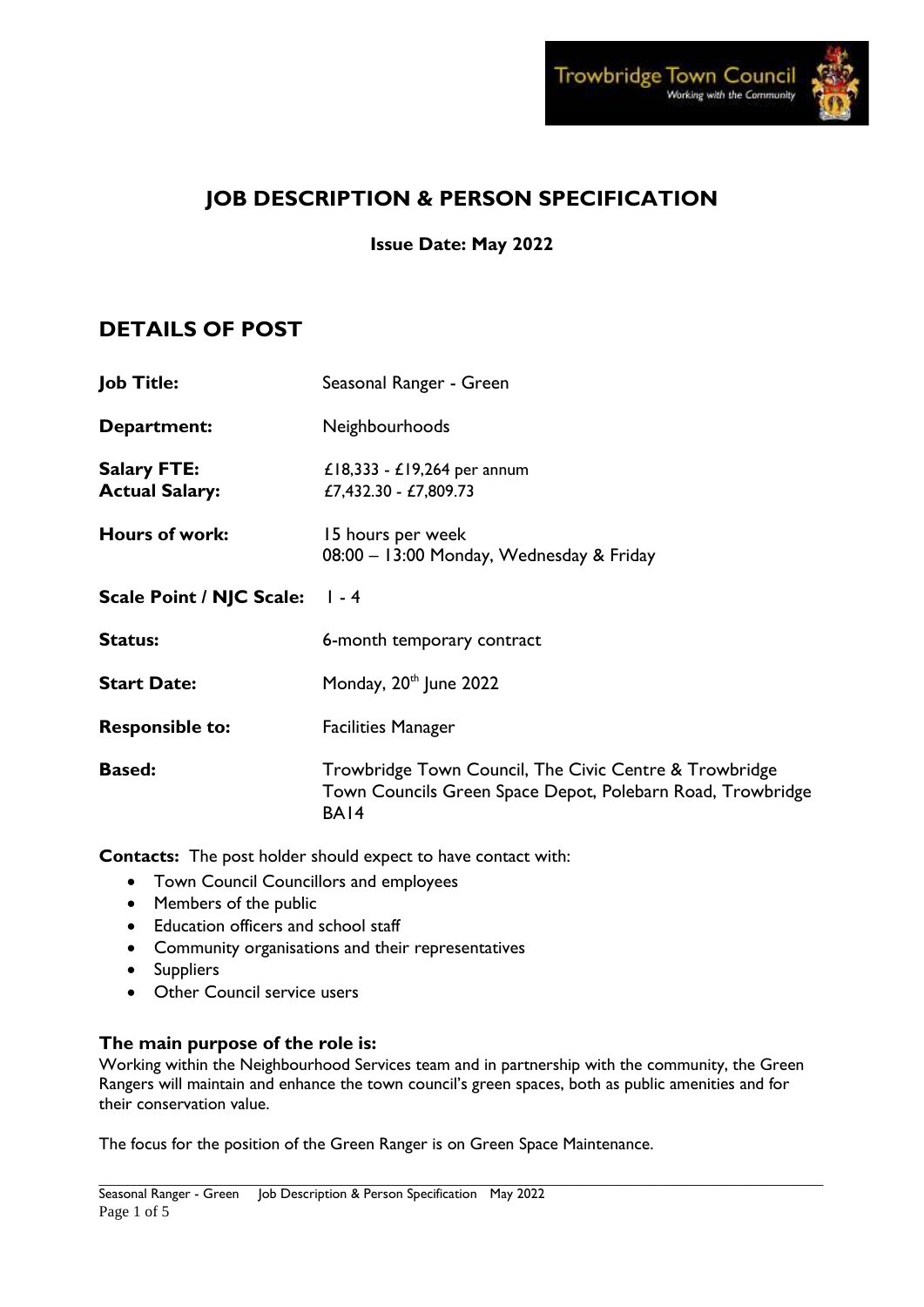This role also requires the post holder to work some evenings and/or bank holiday weekends, for which time off in lieu may be taken in accordance with the needs of the council. The role involves significant physical activity.

## **WORKING FOR TROWBRIDGE TOWN COUNCIL**

The town council has a long-term commitment to improving the environment by taking on and *managing parks and other green spaces in the town for the benefit of all residents and for wildlife and the environment*. We are looking for someone with the skills and enthusiasm to maintain these spaces to a very high standard.

Teamwork and co-operation between all members of staff is essential to the town council's ethos. In addition, the staff and work of the Neighbourhood Services team has a high public profile so the ranger must maintain good two-way communication with the public, volunteer groups, members of council, team members and other council staff.

## **AREAS MANAGED BY THE COUNCIL**

- The Civic Centre
- Trowbridge Museum
- 4 Community Centres/Hubs
- Heritage Sites such as The Blind House and Helikar Tomb
- 31 play areas
- 4 formal park spaces
- 3 allotment sites
- 3 closed churchyards
- Several formal and informal, equipped recreation areas and sports fields
- 8 Hardcourts
- Town wide planting schemes
- Town wide street cleaning
- 1 Bowls green
- Several bus shelters
- Stairwells of the Castle Place multistory car park
- Public conveniences *(to be opened 2022)*
- Several grassed amenity areas.
- Various footpaths and verges.

\_\_\_\_\_\_\_\_\_\_\_\_\_\_\_\_\_\_\_\_\_\_\_\_\_\_\_\_\_\_\_\_\_\_\_\_\_\_\_\_\_\_\_\_\_\_\_\_\_\_\_\_\_\_\_\_\_\_\_\_\_\_\_\_\_\_\_\_\_\_\_\_\_\_\_\_\_\_\_\_\_\_\_\_\_\_\_\_\_\_\_\_\_\_\_\_\_\_\_\_\_\_\_\_\_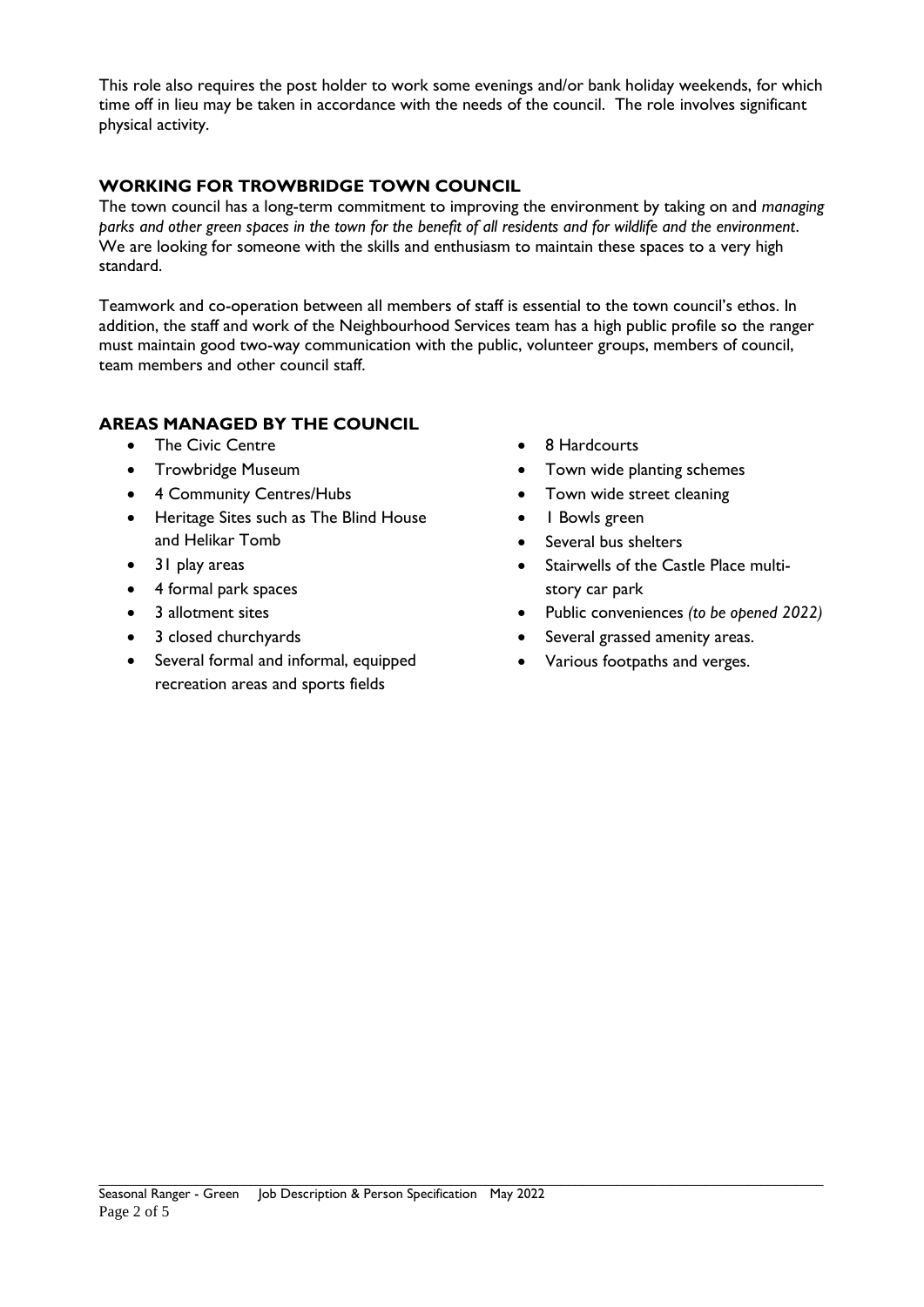# **KEY RESPONSIBILITIES OF THE POST**

*Includes but are not limited to:*

#### **Site maintenance**

- Ensuring day-to-day upkeep of all areas to a high standard in accordance with the council's management plans and policies for green spaces.
- Undertaking practical site management including the use of hand tools, chainsaw, strimmer, brush-cutter, leaf blower, and compact tractor/trailer, and other associated equipment.
- Assisting the clean rangers by keeping green spaces litter-free, which will include some bin emptying, and routine litter picking tasks.
- Completing soft and hard landscaping and horticultural projects including floral displays with an emphasis on sustainable planting.
- Maintaining hedges and carrying out minor tree works.
- Maintaining and enhancing grassed areas ranging from formal lawns to closed churchyards.
- Reporting defects from recreational & play areas to the Town Warden

## **Equipment maintenance**

- Carrying out play equipment checks and minor repairs.
- Conducting day-to-day vehicle and equipment checks and routine maintenance (e.g. mowers, strimmer, road vehicles).

## **Community engagement and support**

- To act as a front line, public facing representative of the council engaging with a wide cross section of the community in a friendly, approachable and enthusiastic manner
- Working with community and volunteer groups to undertake practical activities and tasks on the ground – offering support, supervision, training and encouragement e.g. a litter pick, shrub cutting or grassland management
- Assisting at occasional public events held in or in relation to the town's green spaces and high street areas *i.e. Markets*
- Acting to preserve and promote the good reputation of the council in all dealings with the public, community groups and others

## **Health and safety**

- Under the health and safety guidelines issued by the Council, ensure the safety and well-being of all who visit or work in the facilities provided by the Council
- Maintain an up-to-date working knowledge of relevant Health and Safety legislation relating to the operation of plant and machinery and the use and storage of hazardous substances (COSHH Regulations)
- Contribute to task risk assessments to ensure safe and sensible working practices
- You are required to wear a uniform and protective clothing, footwear and personal protective equipment as appropriate, all of which is provided

## **Environment and Conservation**

- Implementing any conservation management plan as written by the council for all green spaces as these evolve.
- Promoting the council's policies on biodiversity and sustainability.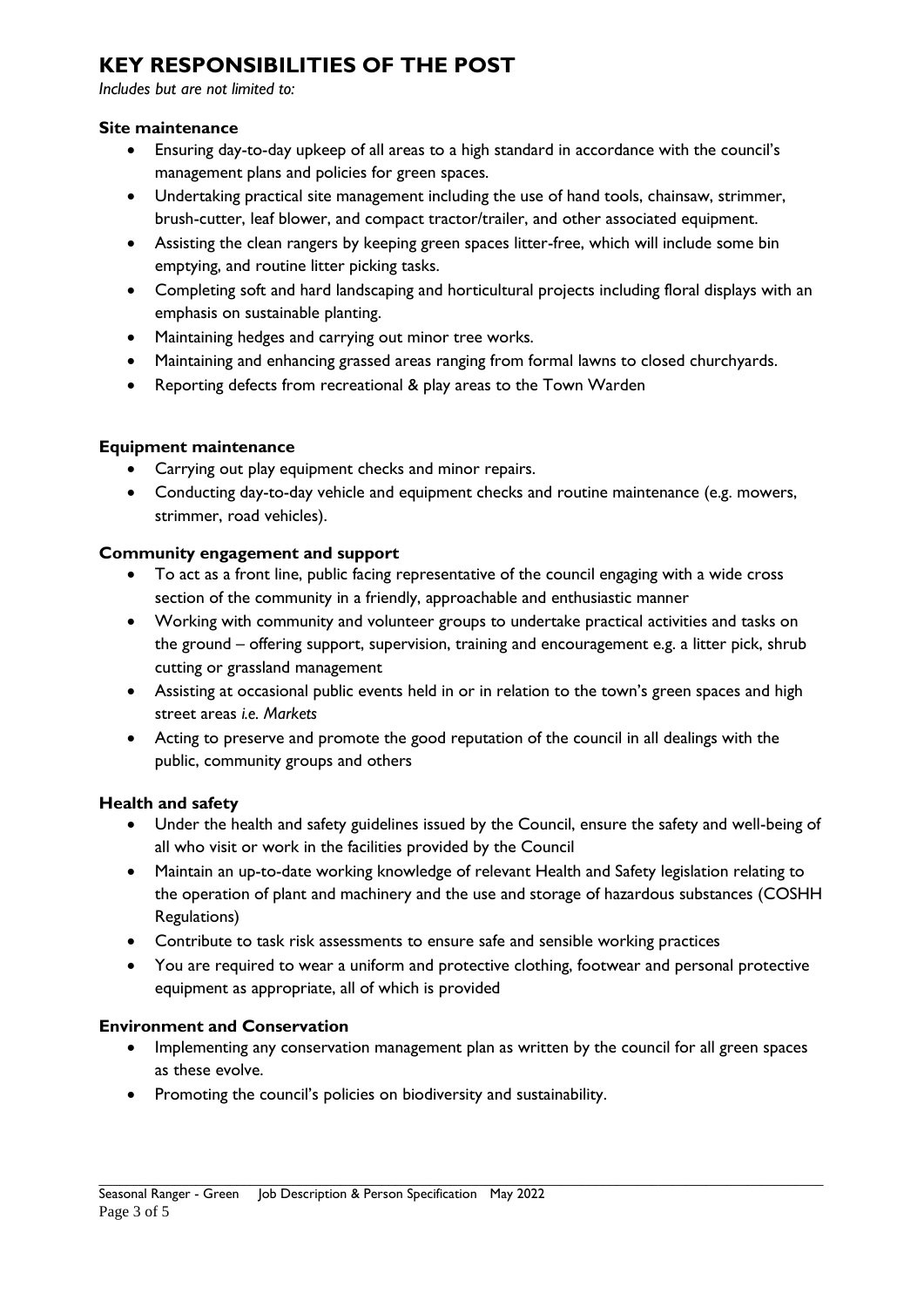# **GENERAL INFORMATION FOR ALL POSTS**

## **Safeguarding**

**Trowbridge Town Council is committed to safeguarding and promoting the welfare of children, young people and vulnerable adults. We expect all staff and volunteers to share this commitment. Some roles will be subject to a full disclosure and barring service check before appointment is confirmed.** 

 Rangers may be required to undergo a DBS check in accordance with the Council's Safeguarding policy

The post holder will, on occasions, be expected to:

- $\triangleright$  be on a rota system for evening/weekend service delivery
- $\triangleright$  abide by the Town Council's Policies and Procedures
- $\triangleright$  participate in the Town Council's annual performance reviews
- $\triangleright$  attend meetings or events which may fall at evenings or weekends
- $\triangleright$  undertake any other reasonable duties that the Town Council may ask of you.

#### **Training**

All employees may be expected to undertake additional training and development courses identified as a requirement for furtherance of the position or to support the post holder in their role.

#### **Equal Opportunities**

All employees have a responsibility to understand and abide by the obligations laid down by Trowbridge Town Council's Equal Opportunities Policy

#### **Health and Safety**

- $\triangleright$  Act responsibly in managing your own health and safety and that of anybody else who may be affected by your acts or omissions
- Act responsibly showing regard for the environment at all times and adhere to the Council's Policy
- $\triangleright$  Work responsibly to ensure that, on a day to day basis, work is conducted within the framework of all local and legislative health, safety, environmental and welfare guidelines and policy

#### **Confidentiality**

The post holder is required to work in a confidential and professional manner and to uphold the good reputation of the Town Council

#### **Data**

To see how we handle and store your data please view our privacy notice <https://www.trowbridge.gov.uk/your-council/privacy/>

The aim of this job description is to show the general purpose and level of responsibility of the post; it sets out the main duties of the post as at the date of issue

Due to the changing nature of the business, such duties may vary and develop from time to time without changing the general nature of the post or level of responsibility. Such variations are a common occurrence and would not, of themselves, justify the revaluation of a post.